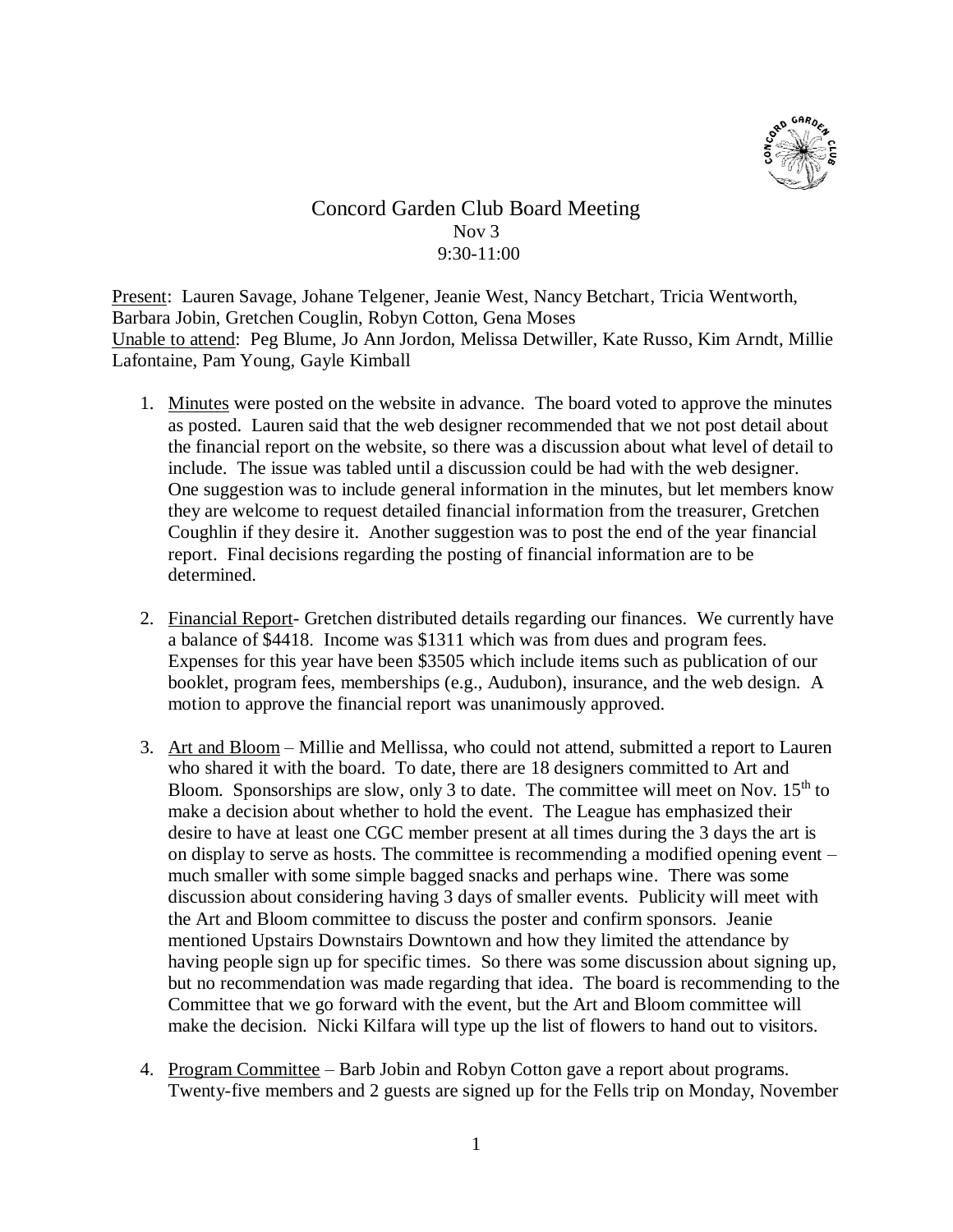8th. Ruth and Barbara will send out instructions to participants about carpooling etc. Barbara mentioned that there is a café at the Fells where people can get lunch if they desire. The next program is wreath making on Wednesday, December 8th. Nancy raised a question about cost of \$15 since dues usually cover speaker fees. The fees are to defray the cost of the speaker so that the program committee stays within budget. The March program will be an author speaking at Gibson's and the April meeting will be the golf course superintendent at Concord Country Club giving a presentation on lawn care. Nancy raised a question about the lawn care program and whether it would address environmental concerns since conservation and the environment are core values of the club.

There was a discussion about the fact that the budget for programming is very tight because speakers' fees have gone up considerably. Johane suggested that at some point we have a conversation about the dues and whether we need more funds for professional speakers or whether we want to try to keep programming to more local speakers who are less expensive.

- 5. Community Service Pam and Kim submitted their report to Lauren. Community Service Committee will meet Nov. 15 from 9:30 to 12:00 to go over table decorations at the Friendly Kitchen and then will go to Peace Pole at White Park to plant bulbs that were donated by a family of a woman who died of cancer. They informed us that we will not be going to Merrimack Valley nursing home because of Covid concerns, but the committee has an idea to create arrangements of greens and deliver them to the nursing homes with a bag of decorations so residents can decorate their own They wondered if the board thought that the CGC members would be interested and the board agreed that this was an idea that would be embraced by members.
- 6. Fundraising Johane reported for this committee. They have not met since their last meeting, but will meet again soon. They have set the date of July 9, 2022 for a landscaping tour. Their other idea for fundraising is to offer merchandise with our logo on it. One idea is a gardening apron, but the committee did not particularly like the one sample they had. Johane also showed us 3 mugs which would have our logo on them and sell for \$4 each. Board members seemed more enthusiastic about either gardening gloves or a gardening apron or a gardening tote than the mugs. Robyn asked who the target audience is for merchandise and Johane said primarily CGC members. A discussion followed about the need for stationary that has garden club logo on it for writing thank you notes. The board has agreed that publicity (Gena Moses) will get some simple stationary for thank you notes. Nancy mentioned that she liked the Art and Bloom notecards that we have sold in the past.
- 7. Membership Jeanie West gave the membership report. We currently have 57 members including 4 new members: Deb Carley, Tara Reardon, Ann Mills and Nicki Fitzgerald. There was a question about another potential member, a friend of Barbar Jobin's, who she will follow up with. Also Juliana Gadoury from Kimball Jenkins has inquired about membership for Kimball Jenkins. There was a brief discussion about organizations becoming members and whether their dues would be different and what that membership